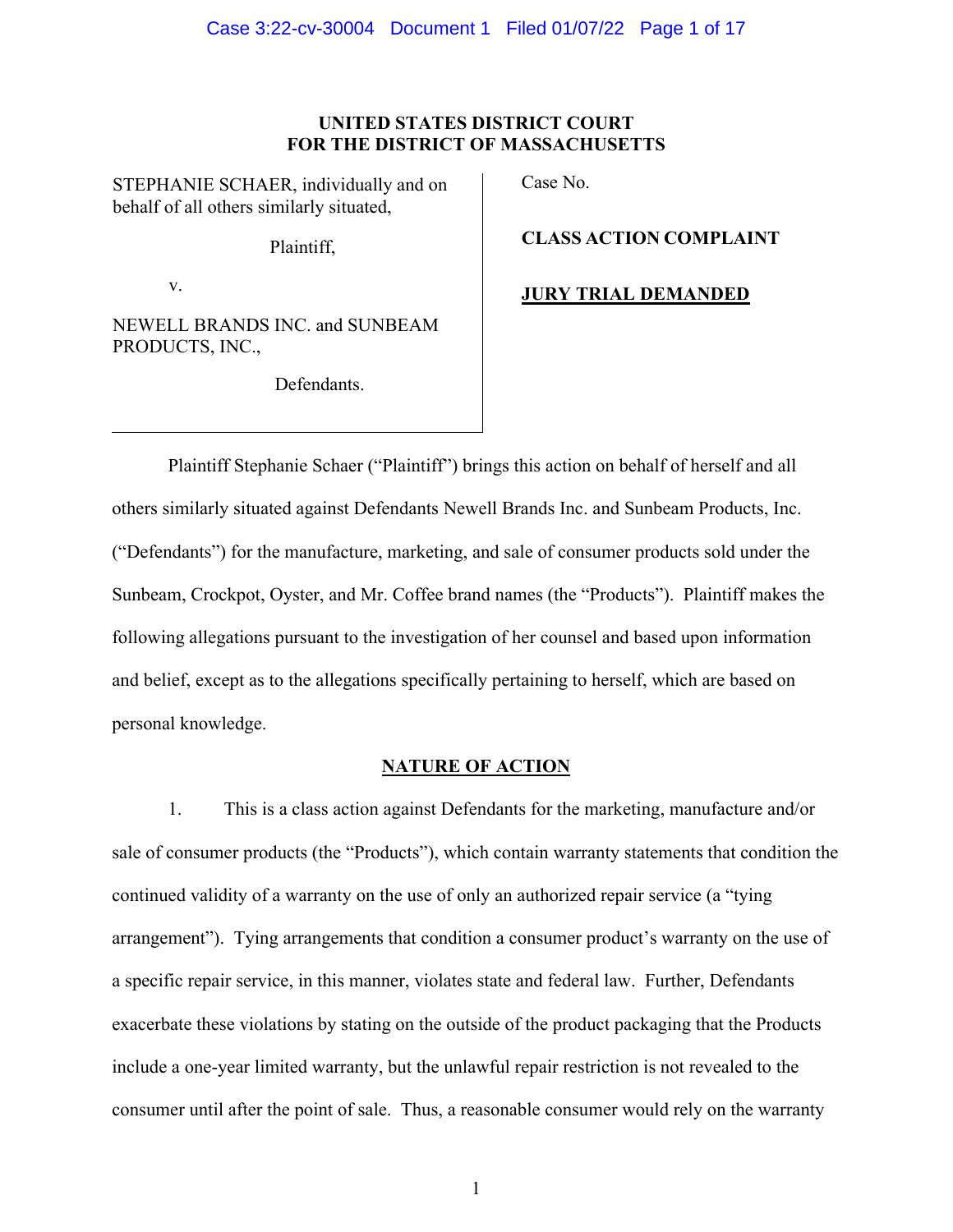#### Case 3:22-cv-30004 Document 1 Filed 01/07/22 Page 2 of 17

mentioned on the outside of the packaging. As such, had Plaintiff – or reasonable class members – been aware of the unlawful repair restriction, they would not have purchased the Product, or would have paid significantly less for it.

2. Plaintiff brings her claims against Defendants individually and on behalf of a class of all other similarly situated purchasers of the Products for: (i) violations of the Magnuson-Moss Warranty Act, (ii) unjust enrichment, (iii) fraud, and (iv) fraudulent omission.

#### **PARTIES**

3. Plaintiff Stephanie Schaer is, and at all times relevant to this action has been, a resident of Chicopee, Massachusetts and a citizen of Massachusetts. In or about May 2021, Ms. Schaer purchased one Mr. Coffee 12-Cup Programmable Coffee Maker from a Walmart store located at 591 Memorial Dr, Chicopee, MA 01020. Ms. Schaer purchased the Product, reasonably believing its warranty complied with state and federal law and believing that she would have the ability to repair the product if it malfunctioned. However, the Product Ms. Schaer purchased did not comply with state and federal law because of the unlawful repair restriction attached to the warranty which prohibited her from repairing the Product. Ms. Schaer would not have purchased the Product, or would have paid significantly less for the Product, had she known that the Product did not comply with state and federal law. The unlawful repair restriction attached to her warranty was only revealed to her after purchasing the product and opening the packaging at home.

4. The Product that Ms. Schaer purchased began to slightly malfunction shortly after she purchased it. She would like to endeavor to repair her product herself, but her warranty as currently written prohibits her from doing so.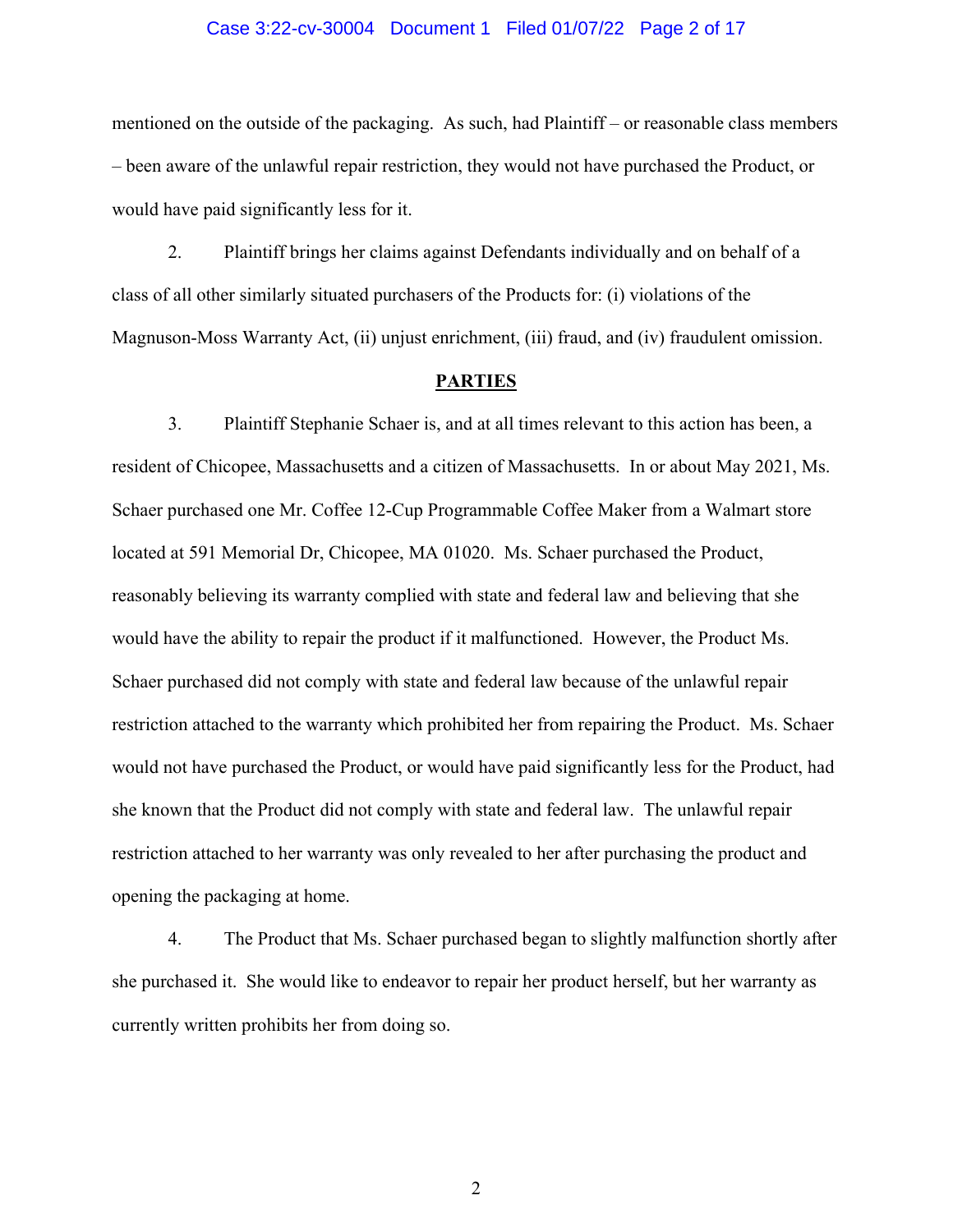#### Case 3:22-cv-30004 Document 1 Filed 01/07/22 Page 3 of 17

5. Ms. Schaer reviewed the Product's packaging prior to purchase. Ms. Schaer relied on the packaging in making her purchase decision. Defendants disclosed on the packaging that the Product included a one-year limited warranty but did not disclose that the warranty included an unlawful repair restriction. Had there been a disclosure, Ms. Schaer would not have purchased the Product because the unlawful repair restriction would have been material to her, or at the very least, she would have purchased the Product at a substantially reduced price.

6. Defendant Newell Brands Inc. is a Delaware corporation with its principal place of business at 6655 Peachtree Dunwoody Road, Atlanta, Georgia 30328. Defendant Newell Brands Inc. markets and distributes the Products throughout the United States. Defendant Newell Brands Inc. sells its products to consumers on websites and retail stores nationwide.

7. Defendant Sunbeam Products, Inc. is a Delaware corporation with its principal place of business at 2381 Executive Center Drive, Boca Raton, Florida 33431. Defendant Sunbeam Products, Inc. markets and distributes the Products throughout the United States. Defendant Sunbeam Products, Inc. sells its products to consumers on websites and retail stores nationwide. Defendant Sunbeam Products, Inc. is a wholly owned subsidiary of Defendant Newell Brands Inc.

8. Each of the Defendants acted jointly to perpetrate the acts described herein. At all times relevant to the allegations in this matter, each of these Defendants acted in concert with, with the knowledge and approval of, and/or as the agent of the other Defendant within the course and scope of the agency, regarding the acts and omissions alleged.

#### **JURISDICTION AND VENUE**

9. This Court has subject matter jurisdiction over this action pursuant to 28 U.S.C. § 1332(d) because there are more than 100 class members and the aggregate amount in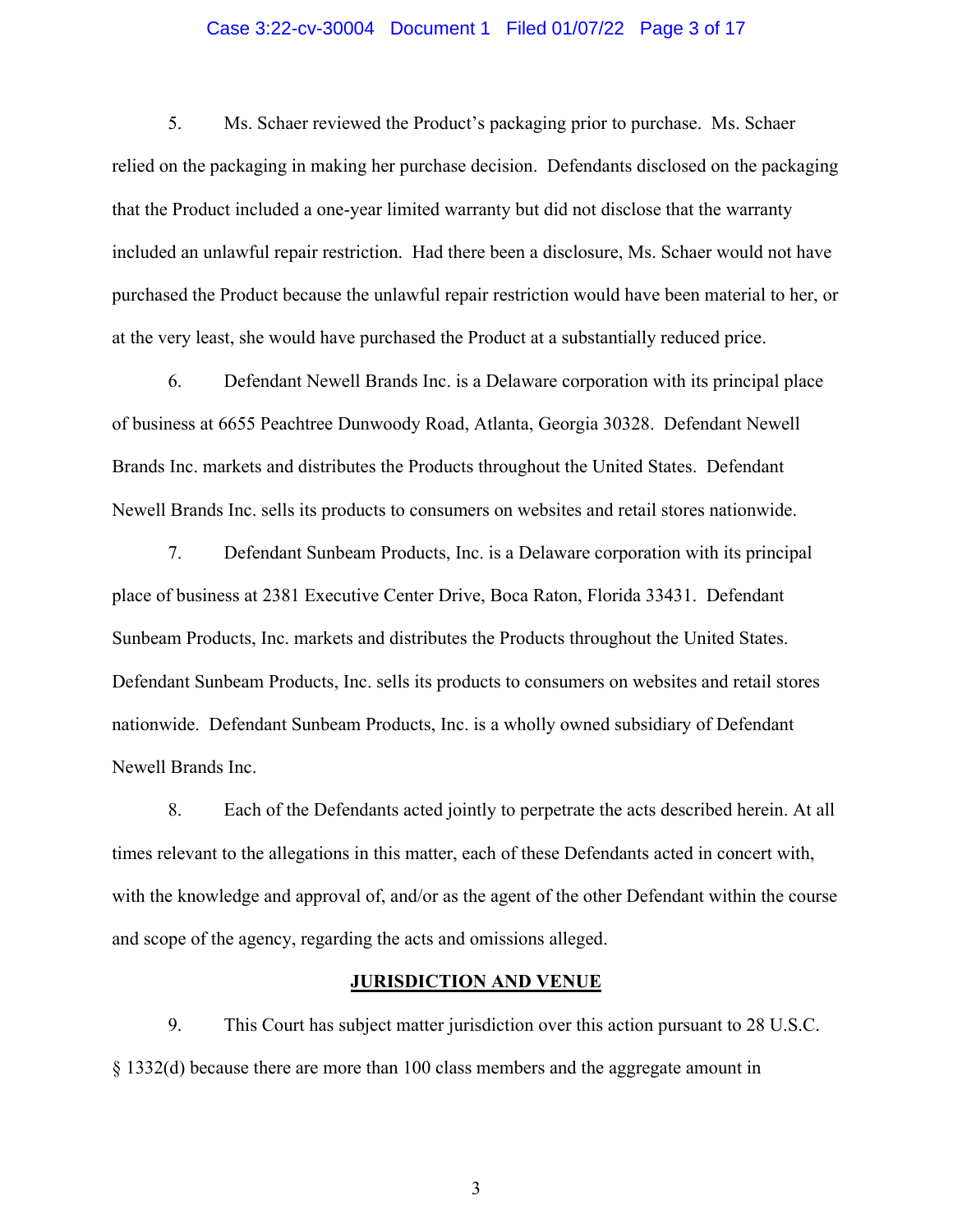#### Case 3:22-cv-30004 Document 1 Filed 01/07/22 Page 4 of 17

controversy exceeds \$5,000,000, exclusive of interest, fees, and costs, and at least one Class member is a citizen of a state different from Defendants.

10. This Court has personal jurisdiction over both Defendants because Defendants conduct substantial business within this District and a substantial portion of the events that gave rise to Plaintiff's claims occurred in this District.

11. Venue is proper in this District pursuant to 28 U.S.C. § 1391 because Defendants do substantial business in this District and a substantial part of the events giving rise to Plaintiff's claims took place within this District because Plaintiff purchased her Product and suffered her resulting injury in this District.

#### **COMMON FACTUAL ALLEGATIONS**

# **I. Defendants' Business Activities**

12. Defendants distribute electric home appliances throughout the United States to retailers throughout the United States, who then sell the appliances to consumers.

13. Defendants' products and brands include Sunbeam, Crockpot, Oster, and Mr. Coffee, among others.

14. All of these products include the same unlawful repair restriction in their warranties.

15. Defendants have advertised, marketed, offered for sale, sold, and distributed products through authorized dealers to consumers.

16. Defendants' Products include a "written warranty" as defined by the Warranty Act, 15 U.S.C. § 2301(6), in the form of a limited warranty ("Warranty Statement").

17. The length of the limited warranty offered by Defendants is one year.

18. Defendants' limited warranty includes the aforementioned unlawful repair restriction.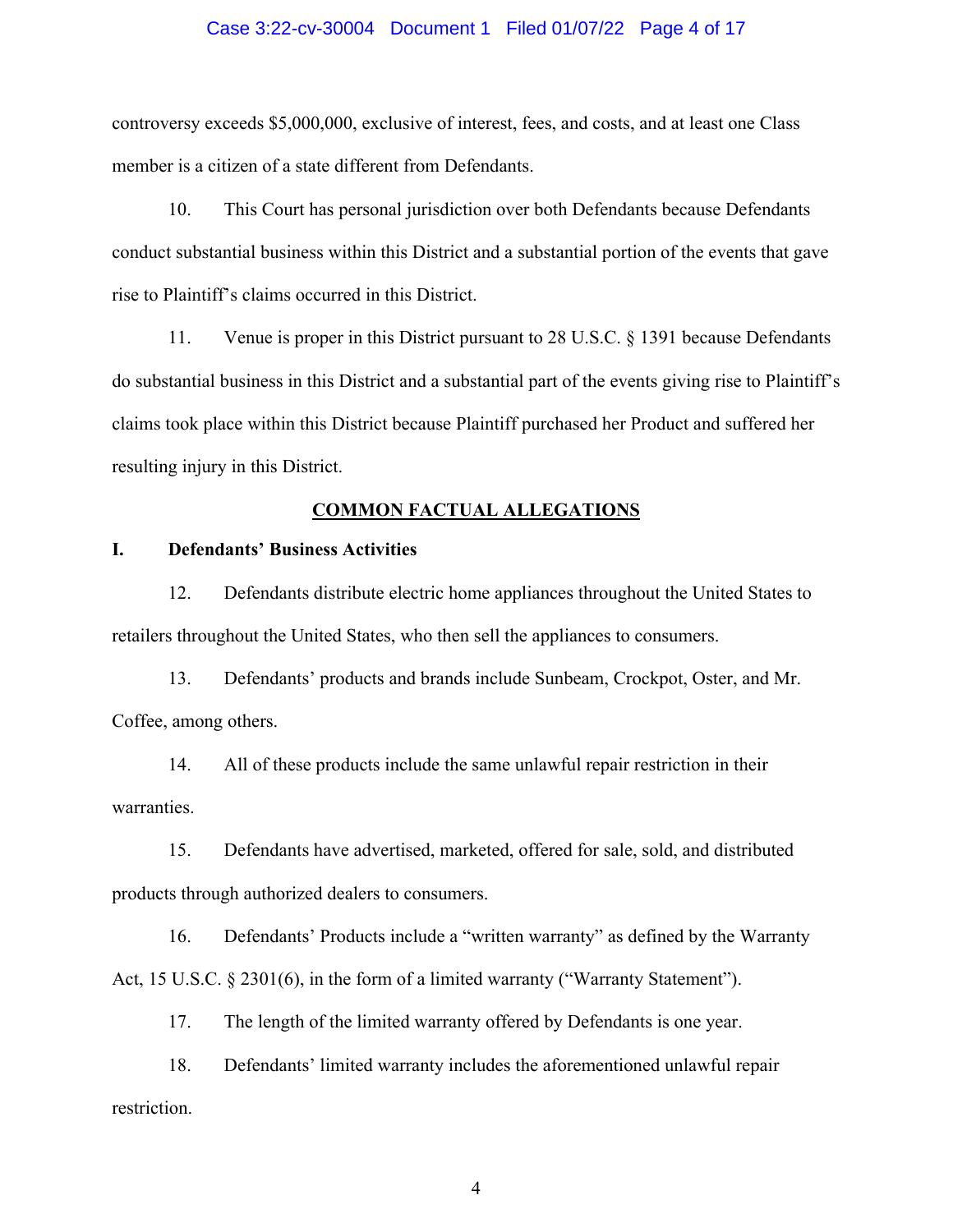#### Case 3:22-cv-30004 Document 1 Filed 01/07/22 Page 5 of 17

## **II. The Defendants Condition Warranty Coverage On Unlawful Repair Restrictions**

19. In numerous instances, Defendants, through their warranty statements for various appliances, condition warranty coverage on the usage of Defendants' repair services to perform maintenance and repair work, rather than allowing consumers to repair the product themselves or take it to a third-party repair service.

20. Specifically, Defendants' warranty states "Sunbeam Products, Inc, at its option, will repair or replace this product or any component of the product found to be defective during the warranty period … Do NOT attempt to repair or adjust any electrical or mechanical functions on this product. Doing so will void this warranty."[1](#page-4-0)

21. By conditioning their warranty in this manner, Defendants have violated the tying prohibition in the Magnuson-Moss Warranty Act, which prohibits companies from conditioning their warranties on the consumer's use of any article or service (other than an article or service provided without charge under the terms of the warranty) identified by brand, trade, or corporate name.

22. Defendants' practices also violate state laws, as well as Section  $5(a)(1)$  of the FTC Act, 15 U.S.C.  $\S$  45(a)(1) which prohibits unfair or deceptive actors or practices, as well as unfair methods of competition, in or affecting commerce. Section 5 also encompasses violations of the Sherman Act, which prohibits certain exclusionary and other anticompetitive conduct.

<span id="page-4-0"></span><sup>1</sup> [https://www.mrcoffee.com/on/demandware.store/Sites-mrcoffee-Site/default/Support-](https://www.mrcoffee.com/on/demandware.store/Sites-mrcoffee-Site/default/Support-Show?cfid=warranty-faq)[Show?cfid=warranty-faq;](https://www.mrcoffee.com/on/demandware.store/Sites-mrcoffee-Site/default/Support-Show?cfid=warranty-faq) [https://s7d9.scene7.com/is/content/NewellRubbermaid/DASH/S7\\_int/2020/2\\_3-](https://s7d9.scene7.com/is/content/NewellRubbermaid/DASH/S7_int/2020/2_3-5Qt_Manual_Slow%20_Cookers_IB.pdf) 5Qt Manual Slow%20 Cookers IB.pdf, pg 1; [https://s7d9.scene7.com/is/content/NewellRubbermaid/DASH/S7\\_int/2020/005965-000-](https://s7d9.scene7.com/is/content/NewellRubbermaid/DASH/S7_int/2020/005965-000-000_43_32757971.PDF)  $000$  43 32757971.PDF, pg 9.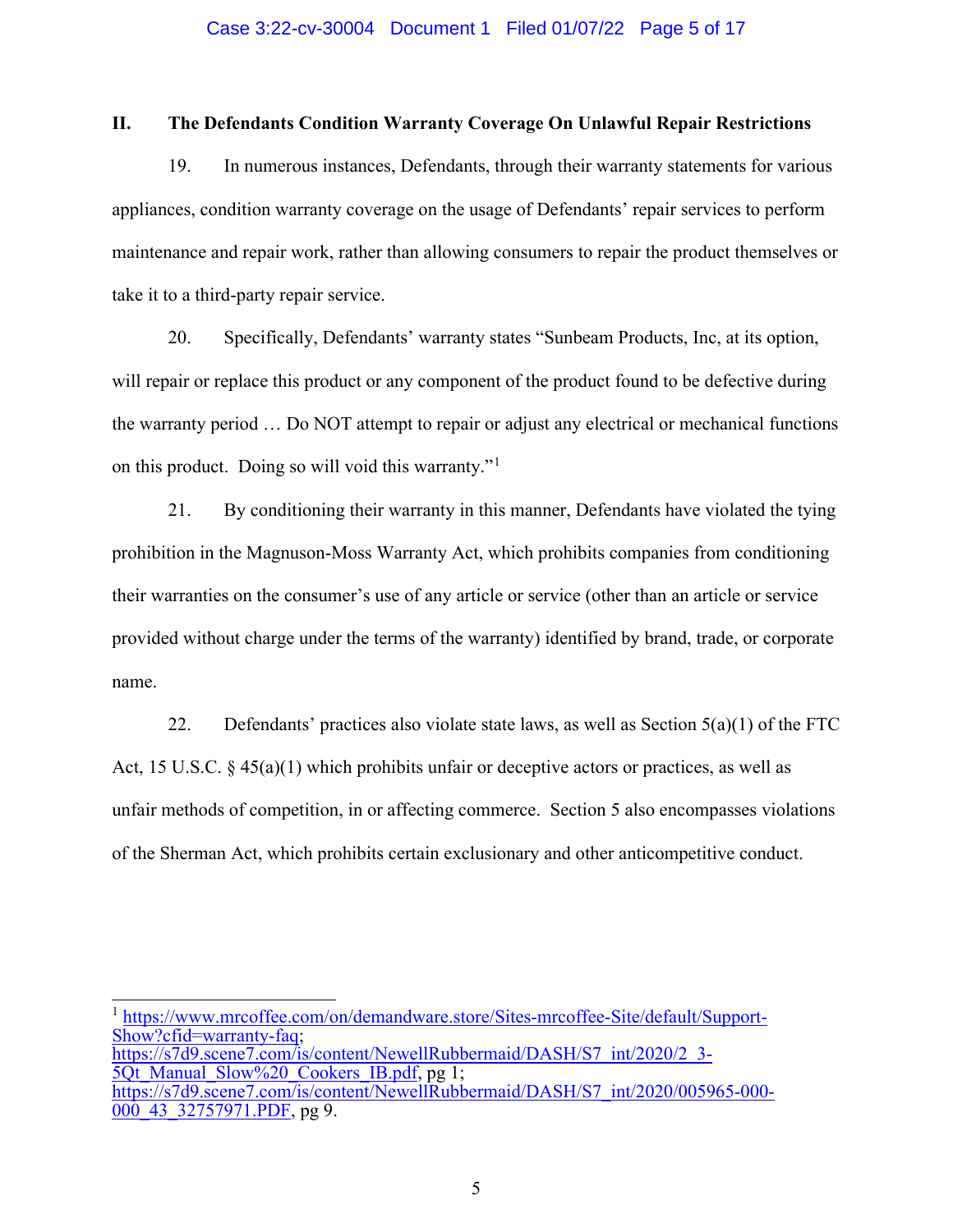### **III. The Magnuson-Moss Warranty Act**

23. The Magnuson-Moss Warranty Act, 15 U.S.C. §§ 2301-2312, is the federal law that regulates consumer warranties and the procedures used to resolve warranty disputes. It also directs the FTC to prescribe rules enforcing certain requirements pertaining to the use and content of consumer warranties.

24. Section 2302(c) of the Magnuson-Moss Warranty Act, 15 U.S.C. § 2302(c),

prohibits any warrantor from conditioning a warranty on the consumer's using, in connection

with the warranted product, any article or service (other than an article or service provided

without charge under the terms of the warranty) which is identified by brand, trade, or corporate

name.

25. An FTC Rule interpreting this provision specifically addresses warranty language

(nearly identical to Defendants' warranty):

No warrantor may condition the continued validity of a warranty on the use of only authorized repair service and/or authorized replacement parts for non-warranty service and maintenance (other than an article of service provided without charge under the warranty or unless the warrantor has obtained a waiver pursuant to section  $102(c)$  of the Act, 15 U.S.C. 2302 $(c)$ ). For example, provisions such as, "This warranty is void if service is performed by anyone other than an authorized 'ABC' dealer and all replacement parts must be genuine 'ABC' parts," and the like, are prohibited where the service or parts are not covered by the warranty. These provisions violate the Act in two ways. First, they violate the section  $102(c)$ , 15 U.S.C. 2302 $(c)$ , ban against tying arrangements. Second, such provisions are deceptive under section 110 of the Act, 15 U.S.C. 2310, because a warrantor cannot, as a matter of law, avoid liability under a written warranty where a defect is unrelated to the use by a consumer of "unauthorized" articles or service.

16 CFR § 700.10(c)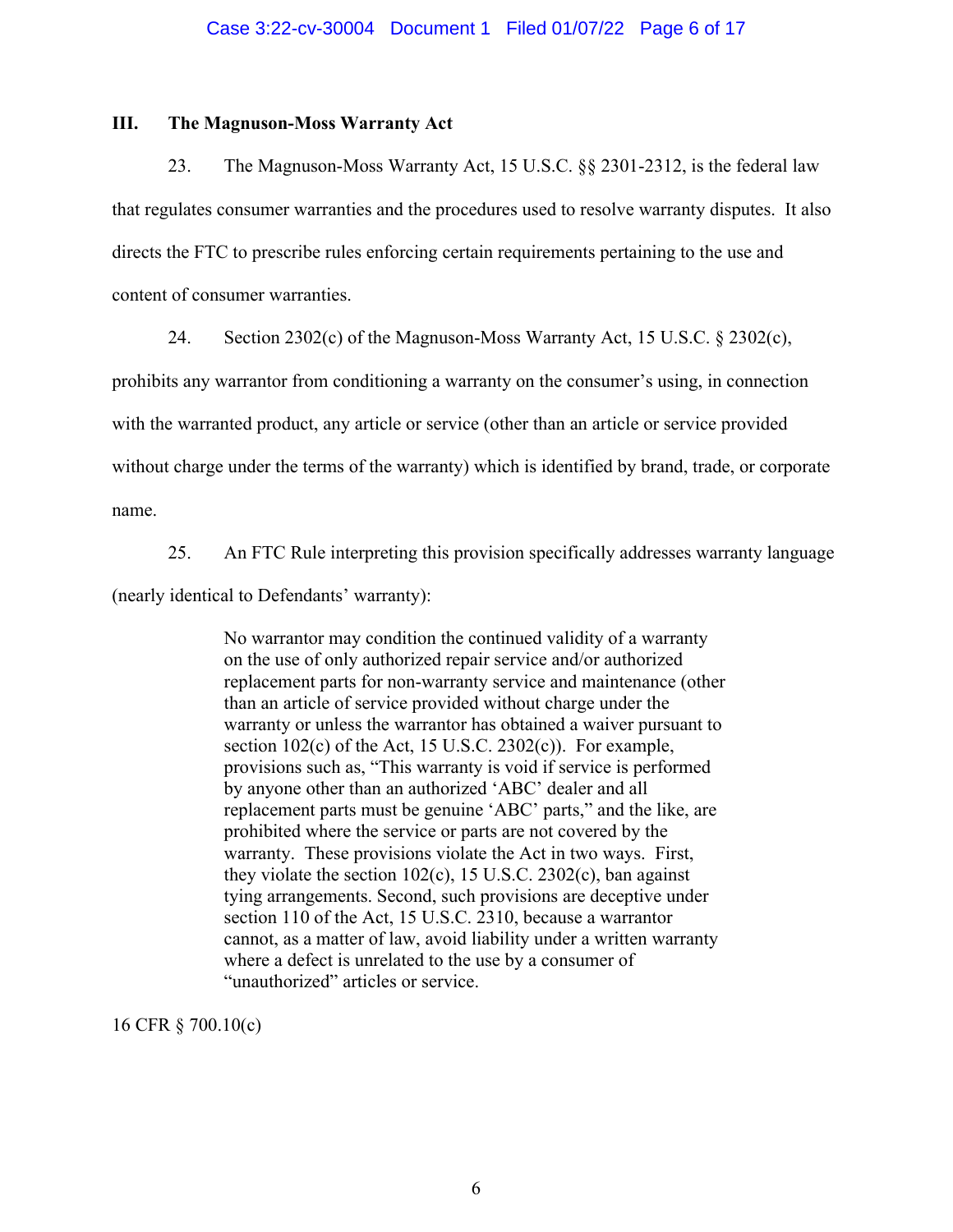#### Case 3:22-cv-30004 Document 1 Filed 01/07/22 Page 7 of 17

## **IV. Section 5 Of The Federal Trade Commission Act**

26. The FTC has found that a "manufacturer's use of a repair restriction could be challenged as an unfair practice under Section 5 of the FTC Act if the repair restriction causes substantial injury (e.g., monetary harm or unwarranted health and safety risks) that is not outweighed by countervailing benefits to consumers or competition that the practice produces, and the injury could not have been reasonably avoided by consumers."[2](#page-6-0)

27. 15 U.S.C. § 45. Section 5 of the Federal Trade Commission Act prohibits unfair or deceptive actors or practices, as well as unfair methods of competition, in or affecting commerce. Section 5 also encompasses violations of the Sherman Act, which prohibits certain exclusionary and other anticompetitive conduct. *See*, *e.g.*, *Eastman Kodak Co. v. Image Technical Servs., Inc.*, 504 U.S. 451 (1992); *United States v. Microsoft*, 253 F.3d 34 (D.C. Cir. 2001).

28. The FTC has noted that "[r]estricting consumers and businesses from choosing how they repair products can substantially increase the total cost of repairs, generate harmful electronic waste, and unnecessarily increase wait times for repairs. In contrast, providing more choice in repairs can lead to lower costs, reduce e-waste by extending the useful lifespan of products, enable more timely repairs, and provide economic opportunities for entrepreneurs and local businesses."<sup>[3](#page-6-1)</sup>

<span id="page-6-0"></span> $^2$  [https://www.ftc.gov/system/files/documents/reports/nixing-fix-ftc-report-congress-repair-](https://www.ftc.gov/system/files/documents/reports/nixing-fix-ftc-report-congress-repair-restrictions/nixing_the_fix_report_final_5521_630pm-508_002.pdf)<br>[restrictions/nixing\\_the\\_fix\\_report\\_final\\_5521\\_630pm-508\\_002.pdf,](https://www.ftc.gov/system/files/documents/reports/nixing-fix-ftc-report-congress-repair-restrictions/nixing_the_fix_report_final_5521_630pm-508_002.pdf) pg 14.

<span id="page-6-1"></span>[https://www.ftc.gov/system/files/documents/public\\_statements/1592330/p194400repairrestrictio](https://www.ftc.gov/system/files/documents/public_statements/1592330/p194400repairrestrictionspolicystatement.pdf) [nspolicystatement.pdf,](https://www.ftc.gov/system/files/documents/public_statements/1592330/p194400repairrestrictionspolicystatement.pdf) pg 1.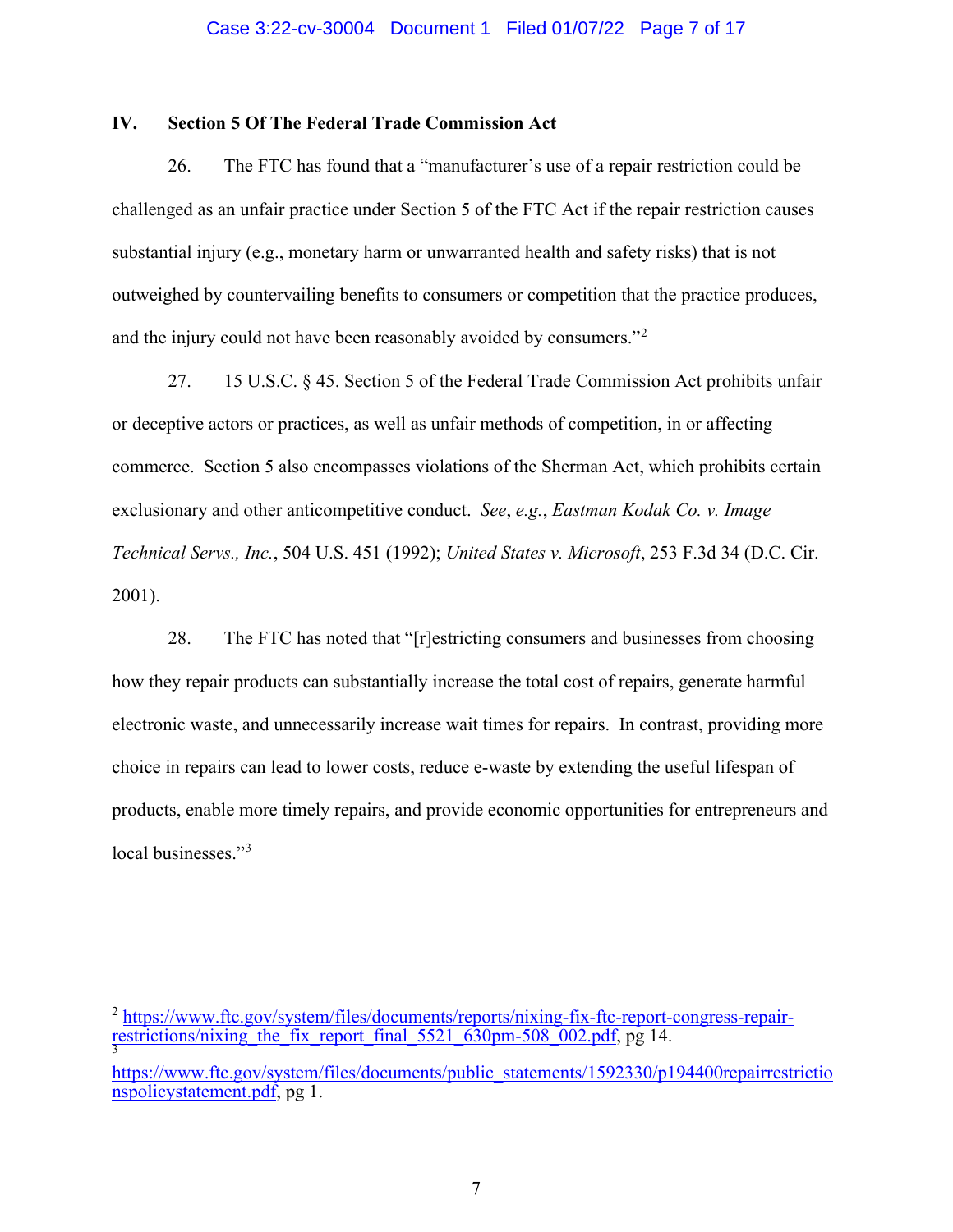### Case 3:22-cv-30004 Document 1 Filed 01/07/22 Page 8 of 17

29. The FTC has issued several warning letters to companies that appeared to be engaged in warranty tying in violation of the Magnuson-Moss Warranty Act and has brought at least one enforcement action.

30. The FTC has concluded that "it is clear that repair restrictions … steered consumers into manufacturers' repair networks or to replace products before the end of their useful lives."[4](#page-7-0)

31. The FTC has also expressed concern that repair restrictions "may place a greater financial burden on communities of color and lower-income Americans."[5](#page-7-1)

32. While manufacturers explain that these repair restrictions often arise from their desire to protect intellectual property rights and prevent injuries and other negative consequences resulting from improper repairs, the FTC has found that such justifications "should be rejected if found to be a mere pretext for anticompetitive conduct."[6](#page-7-2)

33. Here there is no justification for Defendants' repair restrictions since the technology inside many of Defendants' Products (such as their drip coffee machines) are well known and simple, and the repair restriction is not relevant as any consideration of personal injury or improper repairs. [7](#page-7-3)

<span id="page-7-2"></span> $6$  Id. at 10.

<span id="page-7-0"></span><sup>4</sup> "Nixing the Fix: An FTC Report to Congress on Repair Restrictions", available at https://www.ftc.gov/system/files/documents/reports/nixing-fix-ftc-report-congress-repair-<br>restrictions/nixing\_the\_fix\_report\_final\_5521\_630pm-508\_002.pdf, pg 6.

<span id="page-7-1"></span> $<sup>5</sup>$  Id. at 5.</sup>

<span id="page-7-3"></span><sup>&</sup>lt;sup>7</sup> See [https://www.lasko.com/resources/warranties/,](https://www.lasko.com/resources/warranties/) "This warranty does not apply if the product was damaged or failed because of accident, improper handling or operation, shipping damage, abuse, misuse, unauthorized repairs made or attempted."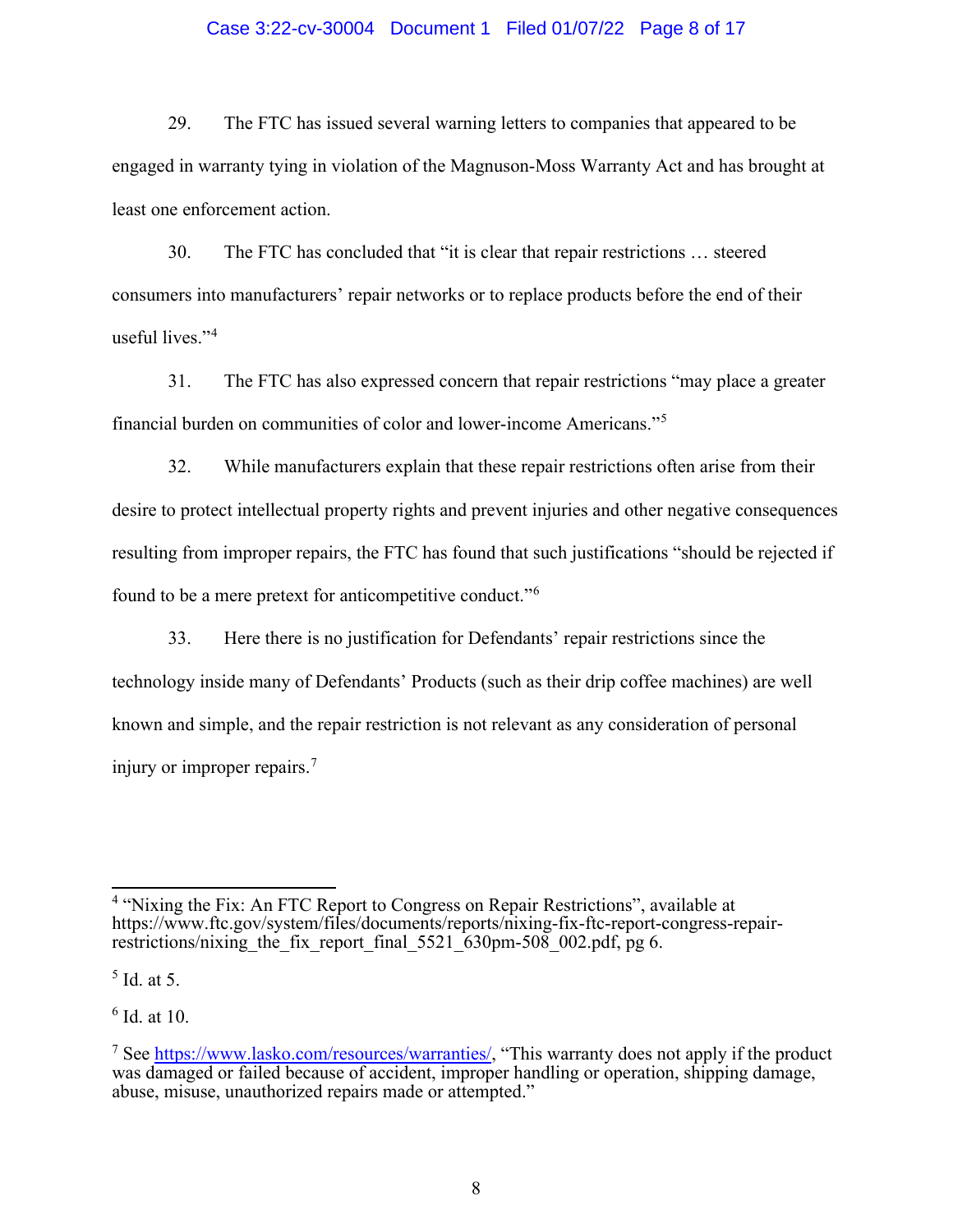#### Case 3:22-cv-30004 Document 1 Filed 01/07/22 Page 9 of 17

34. Due to these factors, on July 21, 2021, the FTC unanimously voted to ramp up law enforcement against repair restrictions that prevent small businesses, workers, consumers, and even government entities from fixing their own products.<sup>[8](#page-8-0)</sup>

#### **CLASS REPRESENTATION ALLEGATIONS**

35. Plaintiff seeks to represent a class defined as all purchasers of Sunbeam, Crockpot, Oyster, or Mr. Coffee products in the United States with a warranty provision that prohibits self-repair (the "Class"). Excluded from the Class are persons who made such purchases for purpose of resale.

36. Plaintiff also seeks to represent a subclass of all Class Members who purchased the relevant products in the state of Massachusetts with a warranty provision that prohibits selfrepair (the "Massachusetts Subclass") (collectively with the Class, the "Classes").

37. Subject to additional information obtained through further investigation and discovery, the above-described Classes may be modified or narrowed as appropriate, including through the use of multi-state subclasses.

38. At this time, Plaintiff does not know the exact number of members of the aforementioned Class and Massachusetts Subclass ("Class Members" and "Subclass Members," respectively) but believes it numbers in the millions. Given the size of the Defendants' operation and the number of retail stores in the United States selling Defendants' Products, Plaintiff believes that Class and Subclass Members are so numerous that joinder of all members is impracticable.

<span id="page-8-0"></span><sup>8</sup> https://www.ftc.gov/news-events/press-releases/2021/07/ftc-ramp-law-enforcement-againstillegal-repair-restrictions.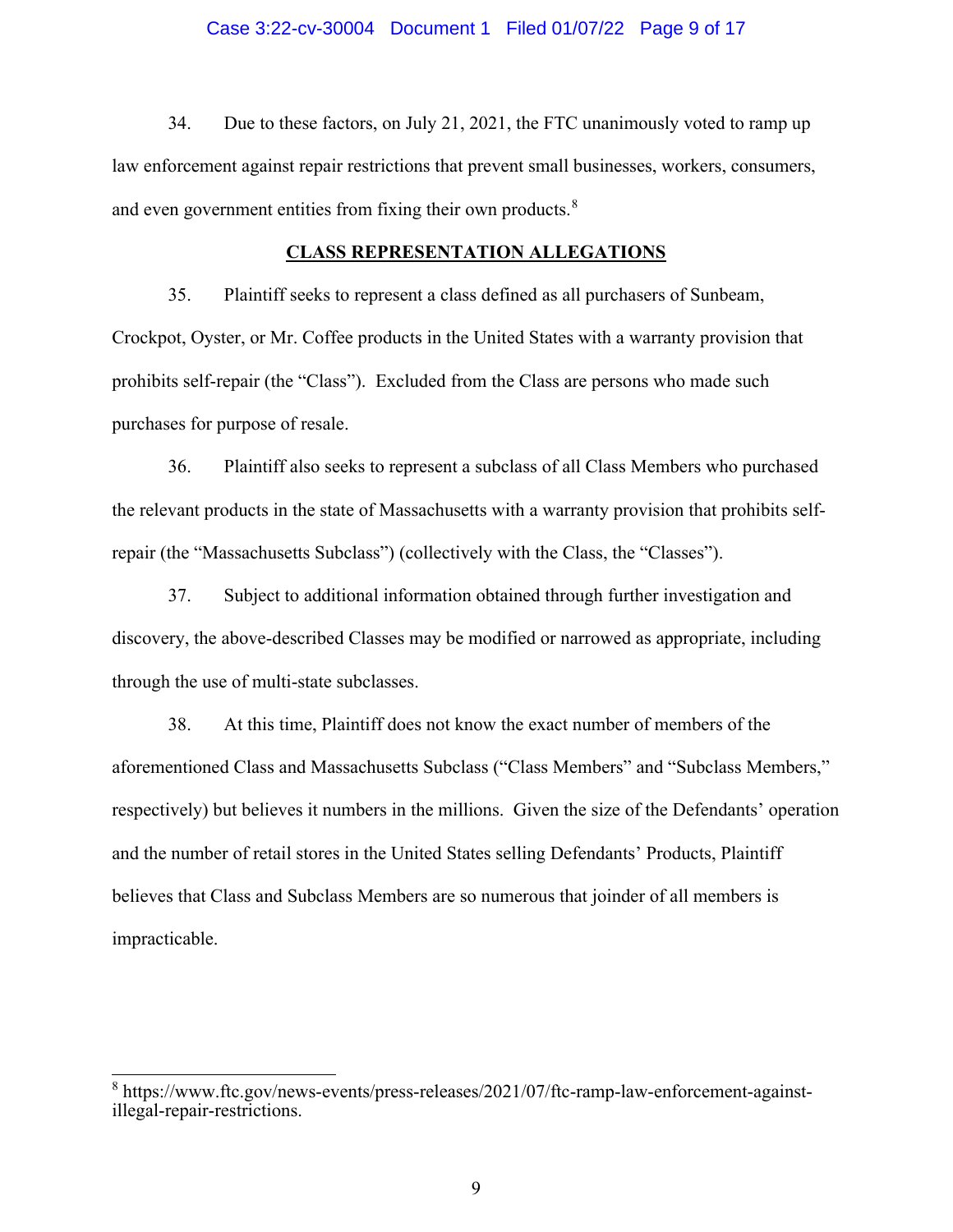#### Case 3:22-cv-30004 Document 1 Filed 01/07/22 Page 10 of 17

39. There is a well-defined community of interest in the questions of law and fact involved in this case. Questions of law and fact common to the members of the Classes that predominate over questions that may affect individual Class members include:

- (a) Whether Defendants misrepresented and/or failed to disclose material facts concerning the Products;
- (b) whether Defendants' conduct was unfair and/or deceptive;
- (c) whether Defendants have been unjustly enriched as a result of the unlawful conduct alleged in this Complaint such that it would be inequitable for Defendants to retain the benefits conferred upon Defendants by Plaintiff and the Classes;
- (d) whether Plaintiff and the Classes sustained damages with respect to the common law claims asserted, and if so, the proper measure of their damages;
- (e) whether Defendants' conduct violates the Magnuson-Moss Warranty Act; and
- (f) whether Defendants' conduct violates section 5 of the Federal Trade Commission Act.

40. Plaintiff's claims are typical of those of the Classes because Plaintiff, like all members of the Classes, purchased, in a typical consumer setting, Defendants' Products, and Plaintiff sustained damages on account of Defendants' wrongful conduct.

41. Plaintiff will fairly and adequately protect the interests of the Classes and has retained counsel that is experienced in litigating complex class actions. Plaintiff has no interests which conflict with those of the Classes.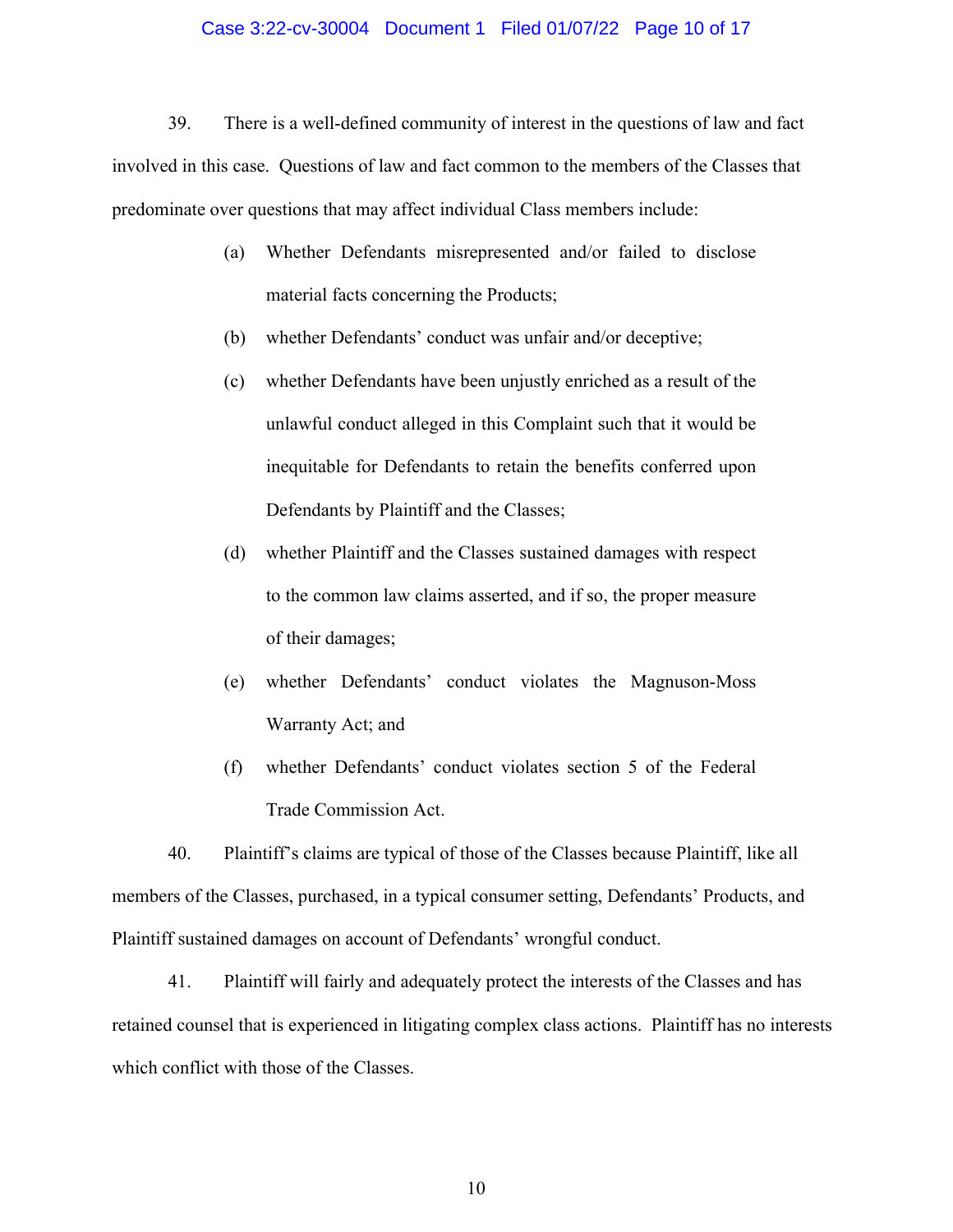### Case 3:22-cv-30004 Document 1 Filed 01/07/22 Page 11 of 17

42. A class action is superior to other available methods for the fair and efficient adjudication of this controversy, especially given the potentially low individual damages suffered by individual class members.

43. The prosecution of separate actions by members of the Classes would create a risk of establishing inconsistent rulings and/or incompatible standards of conduct for Defendants. For example, one court might enjoin Defendants from performing the challenged acts, whereas another might not. In addition, individual actions could be dispositive of the interests of the Classes even where certain Class or Subclass Members are not parties to such actions.

# **COUNT I Violation Of The Magnuson-Moss Warranty Act, 15 U.S.C. §§ 2301,** *et seq.*

44. Plaintiff incorporates by reference and re-alleges herein all paragraphs alleged above.

45. Plaintiff brings this claim individually and on behalf of the members of the proposed Classes against Defendants.

46. The Products are consumer products as defined in 15 U.S.C. § 2301(1).

47. Plaintiff and the Class and Subclass Members are consumers as defined in 15 U.S.C. § 2301(3).

48. Defendants are suppliers and warrantors as defined by the Warranty Act because they are suppliers or other persons who give or offer to give a written warranty or who are or may be obligated under an implied warranty. 15 U.S.C. § 2301(4) and (5).

49. No warrantor may condition the continued validity of a warranty on the use of only authorized repair service and/or authorized replacement parts for non-warranty service and maintenance (other than an article of service provided without charge under the warranty or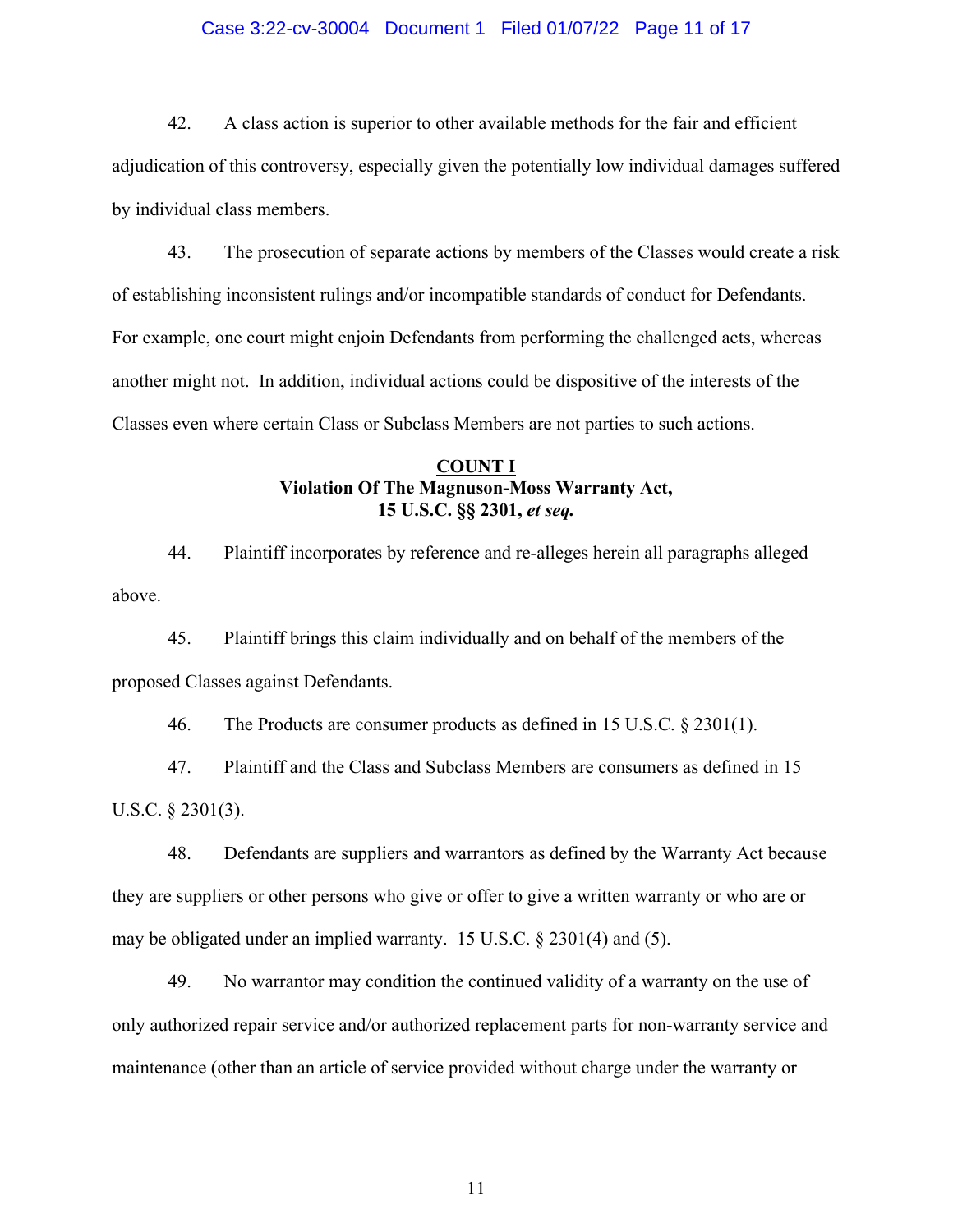#### Case 3:22-cv-30004 Document 1 Filed 01/07/22 Page 12 of 17

unless the warrantor has obtained a waiver pursuant to section 102(c) of the Act, 15 U.S.C. 2302(c)). 16 CFR § 700.10(c).

50. In connection with the marketing and sale of the Product, Defendants have conditioned a warranty on the consumer's using, in connection with the warranted Product, with the use of only an authorized repair service. 16 CFR  $\S$  700.10(c).

51. Specifically, Defendants state "Sunbeam Products, Inc, at its option, will repair or replace this product or any component of the product found to be defective during the warranty period …. Do NOT attempt to repair or adjust any electrical or mechanical functions on this product. Doing so will void this warranty."

52. By reason of Defendants' breach of warranties, Defendants violated the statutory rights due Plaintiff and the Class and Subclass Members pursuant to the Magnuson-Moss Warranty Act, 15 U.S.C. §§ 2301, *et seq.*, thereby damaging Plaintiff and the Class and Subclass Members.

53. Plaintiff and the Class and Subclass Members were injured as a direct and proximate result of Defendants' breach because they would not have purchased the Products if they knew the truth about the deceptive nature of the Products or would have paid substantially less for them.

## **COUNT II Unjust Enrichment**

54. Plaintiff incorporates by reference and re-alleges herein all paragraphs alleged above.

55. Plaintiff brings this claim individually and on behalf of the members of the proposed Classes against Defendants.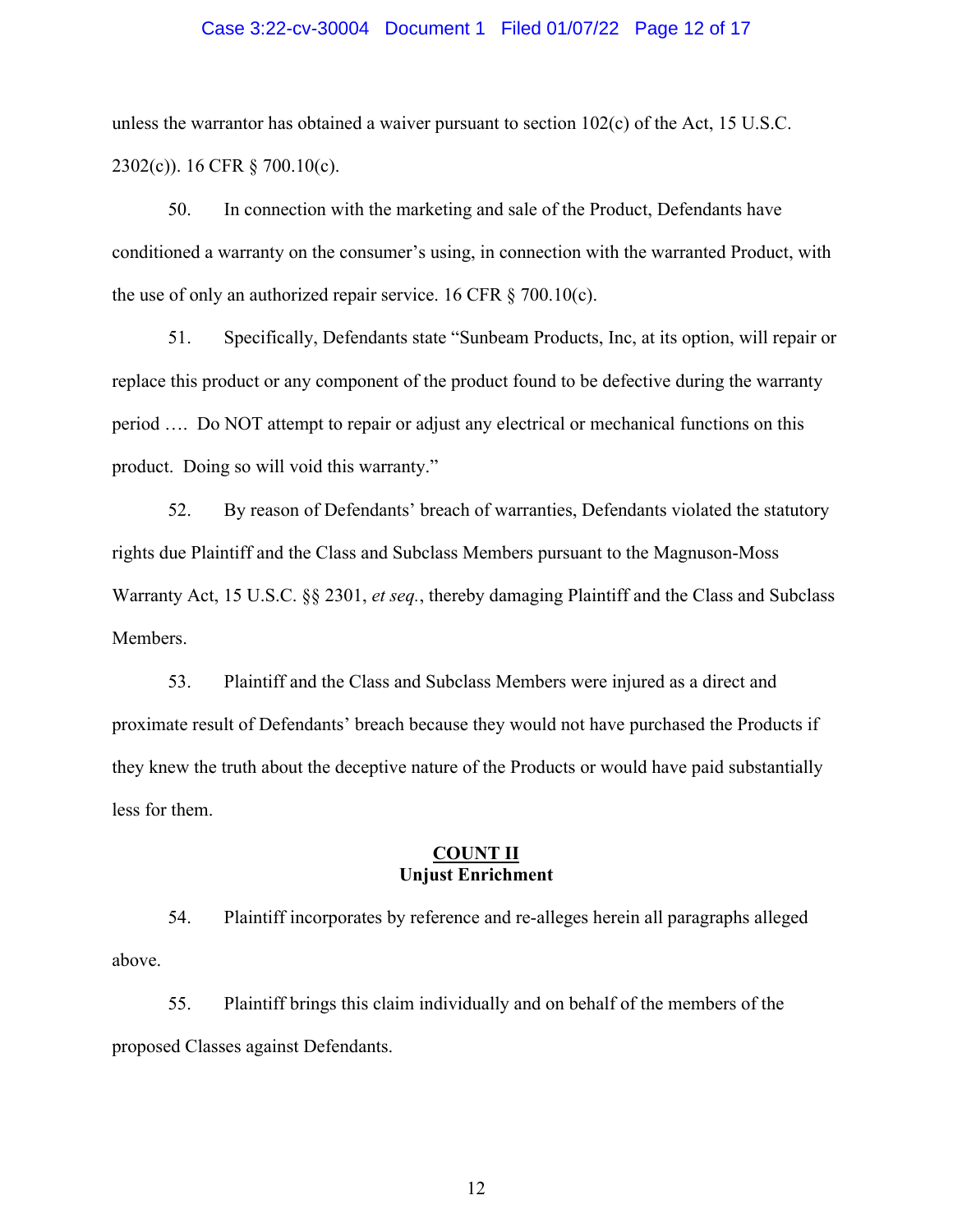### Case 3:22-cv-30004 Document 1 Filed 01/07/22 Page 13 of 17

56. Plaintiff and members of the Classes conferred benefits on Defendants by purchasing the Product.

57. Defendants have been unjustly enriched in retaining the revenues derived from Plaintiff and Class and Subclass Members' purchases of the Product. Retention of those moneys under these circumstances is unjust and inequitable because Defendants failed to disclose that the Products contained an unlawful repair restriction until after the point of sale. These omissions caused injuries to Plaintiff and Class and Subclass members because they would not have purchased the Products if the true facts were known or would have paid substantially less for the product.

58. Retention of those moneys also is unjust and inequitable because, as alleged above, Defendants include an unlawful repair restriction on their Products that is not disclosed until after the point of sale.

59. Because Defendants' retention of the non-gratuitous benefits conferred on them by Plaintiff and members of the Classes is unjust and inequitable, Defendants must pay restitution to Plaintiff and members of the Classes for their unjust enrichment, as ordered by the Court.

## **COUNT III Fraud**

60. Plaintiff incorporates by reference and re-alleges herein all paragraphs alleged above.

61. Plaintiff brings this claim individually and on behalf of the members of the Classes against Defendants.

62. As discussed above, Defendants provided Plaintiff and members of the Classes with false or misleading material information about the Products.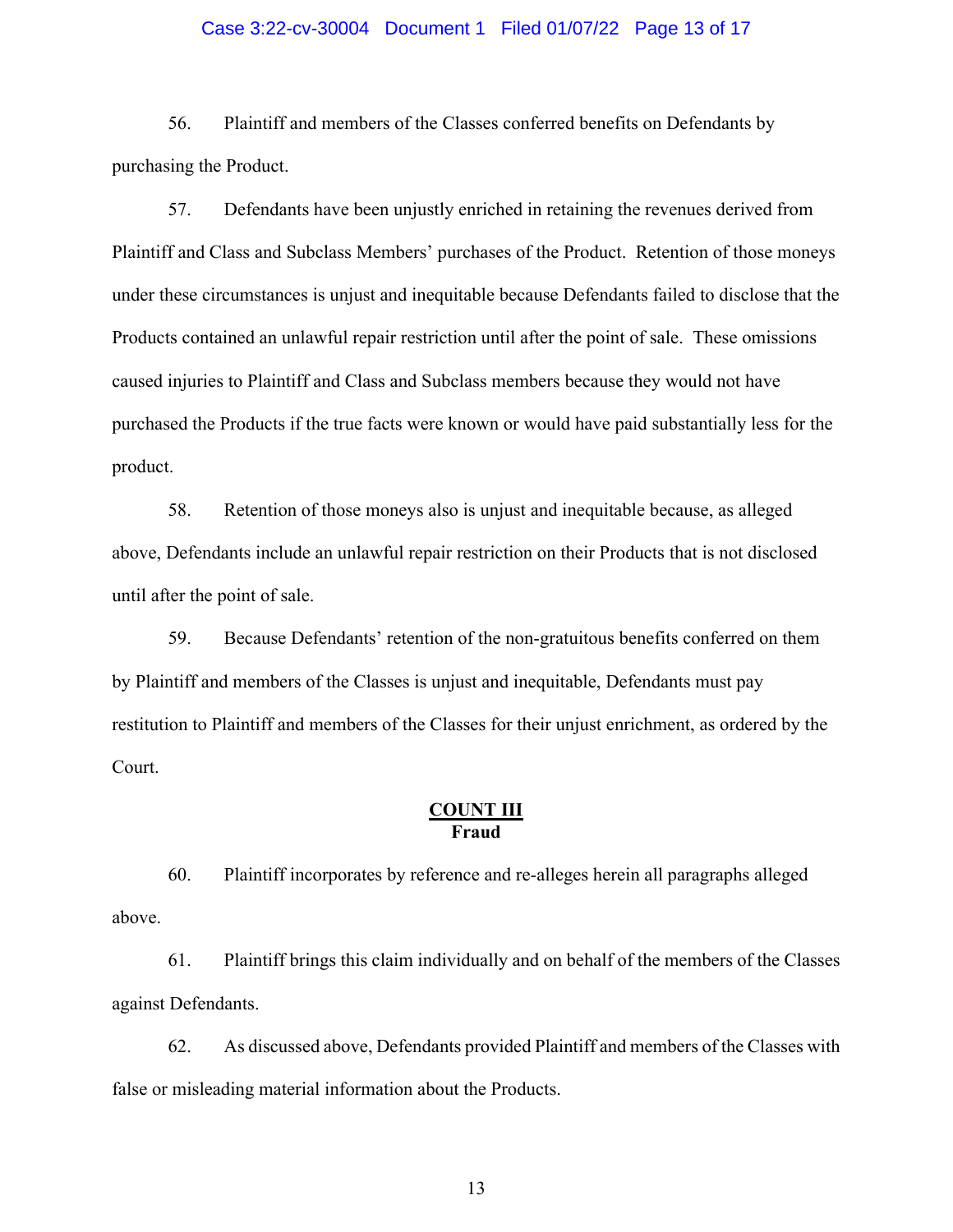### Case 3:22-cv-30004 Document 1 Filed 01/07/22 Page 14 of 17

63. Specifically, Defendants indicated to Plaintiff and members of the Classes that they would be unable repair the products that they had just purchased. Defendants added this provision knowingly in order to encourage Plaintiff and members of the Classes to purchase new Products rather than repair older Products.

64. Defendants misrepresented that these unlawful repair restrictions were binding and enforceable even though such restrictions were explicitly unlawful according to FTC regulations and thus unenforceable.

65. Defendants exacerbated these misrepresentations because the unlawful repair restrictions were not revealed to Plaintiff and members of the classes under after the point of sale.

66. These misrepresentations were made with knowledge of their falsehood.

67. The misrepresentations made by Defendants, upon which Plaintiff and members of the Classes reasonably and justifiably relied, were intended to induce, and actually induced Plaintiff and members of the Classes to purchase Products that they otherwise would have or at least pay substantially more for the product than they would have.

68. The fraudulent actions of Defendants caused damage to Plaintiff and members of the Classes in the form of price premiums and are entitled to damages and other legal and equitable relief as a result.

### **COUNT IV Fraudulent Omission**

69. Plaintiff incorporates by reference and re-alleges herein all paragraphs alleged above.

70. Plaintiff brings this claim individually and on behalf of the members of the proposed Classes against Defendants.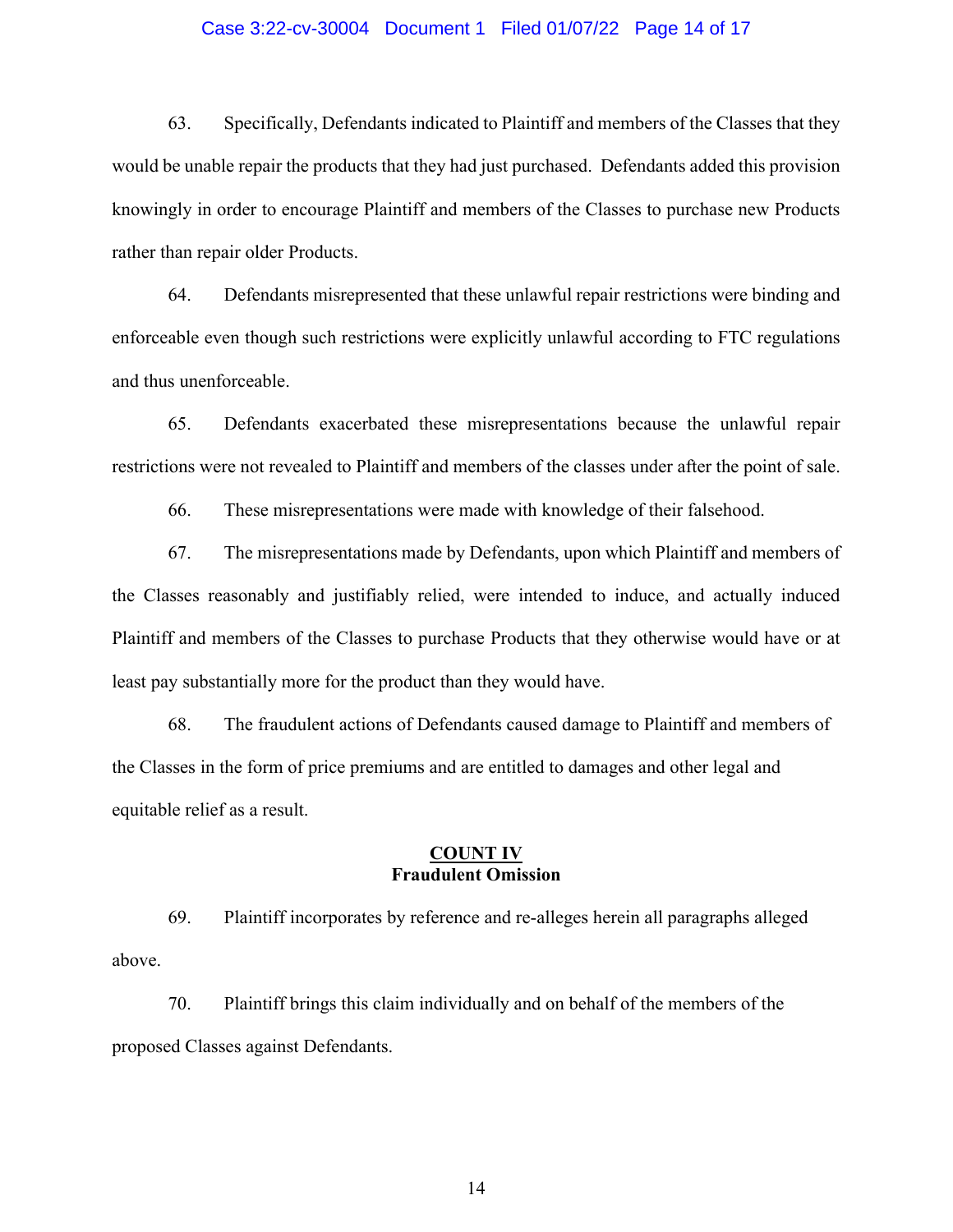### Case 3:22-cv-30004 Document 1 Filed 01/07/22 Page 15 of 17

71. This claim is based on fraudulent omissions concerning the unlawfulness of the repair restrictions that are included in Defendants' warranties. As discussed above, Defendants failed to disclose that the Products included a restriction that ostensibly prevented Plaintiffs and members of the class from repairing their products themselves until after the point of sale.

72. The false and misleading omissions were made with knowledge of their falsehood. Defendants manufacture, market, and sell consumer electronics nationwide and know that the FTC has stated that repair restrictions of the type that appears on Defendants' warranty are unlawful. Nonetheless, Defendants continued to include their unlawful repair restrictions on their Products and continue to fail to reveal such restrictions to consumers until after the point of sale.

73. The false and misleading omissions were made by Defendants, upon which Plaintiff and members of the proposed Classes reasonably and justifiably relied, and were intended to induce and actually induced Plaintiff and members of the Classes to purchase Products that they otherwise would have or at least pay substantially more for the Products than they otherwise would have.

74. The fraudulent actions of Defendants caused damage to Plaintiff and members of the proposed Classes, who are entitled to damages and punitive damages.

#### **PRAYER FOR RELIEF**

WHEREFORE, Plaintiff, individually and on behalf of all others similarly situated, seeks judgment against Defendants, as follows:

> (a) For an order certifying the nationwide Class and Massachusetts Subclass under Rule 23 of the Federal Rules of Civil Procedure and naming Plaintiff as representative of the Class and Massachusetts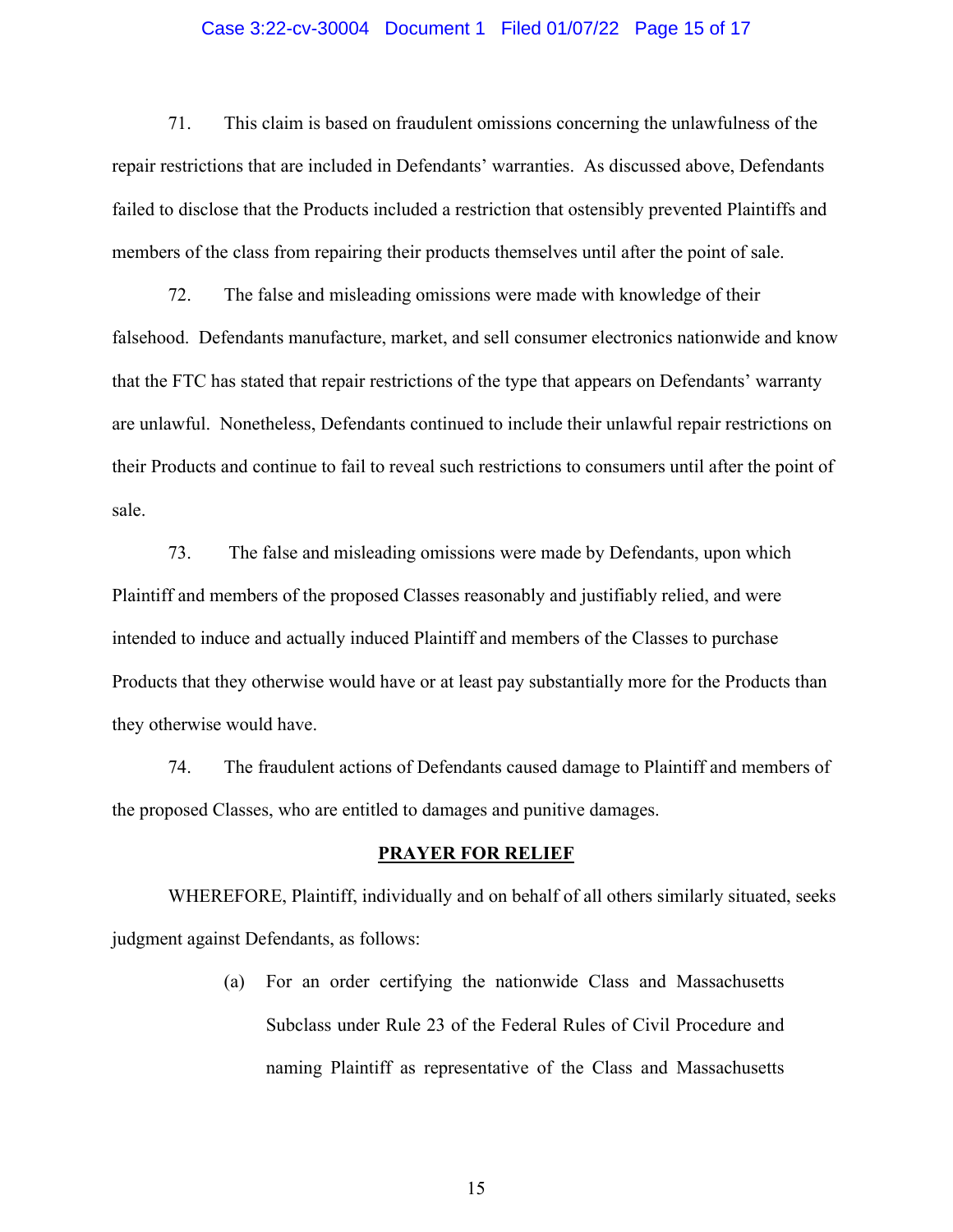Subclass and Plaintiff's attorneys as Class Counsel to represent the Class and Massachusetts Subclass Members;

- (b) For an order declaring the Defendants' conduct violates the statutes referenced herein;
- (c) For an order finding in favor of Plaintiff, the nationwide Class, and the Massachusetts Subclass on all counts asserted herein;
- (d) For compensatory and punitive damages in amounts to be determined by the Court and/or jury;
- (e) An award of statutory penalties to the extent available;
- (f) For pre-judgment interest on all amounts awarded;
- (g) For an order of restitution and all other forms of monetary relief; and
- (h) For an order awarding Plaintiff, the Class, and Massachusetts Subclass

their reasonable attorneys' fees and expenses and costs of suit.

# **DEMAND FOR TRIAL BY JURY**

Pursuant to Fed. R. Civ. P. 38(b)(1), Plaintiff demands a trial by jury of all issues so triable.

Dated: January 7, 2022 Respectfully submitted,

# **REARDON SCANLON LLP**

By: */s/ James J. Reardon, Jr.* James J. Reardon, Jr.

James J. Reardon, Jr. 45 South Main Street, 3rd Floor West Hartford, CT 06107 Telephone: (860) 955-9455 Facsimile: (860) 920-5242 Email: james.reardon@reardonscanlon.com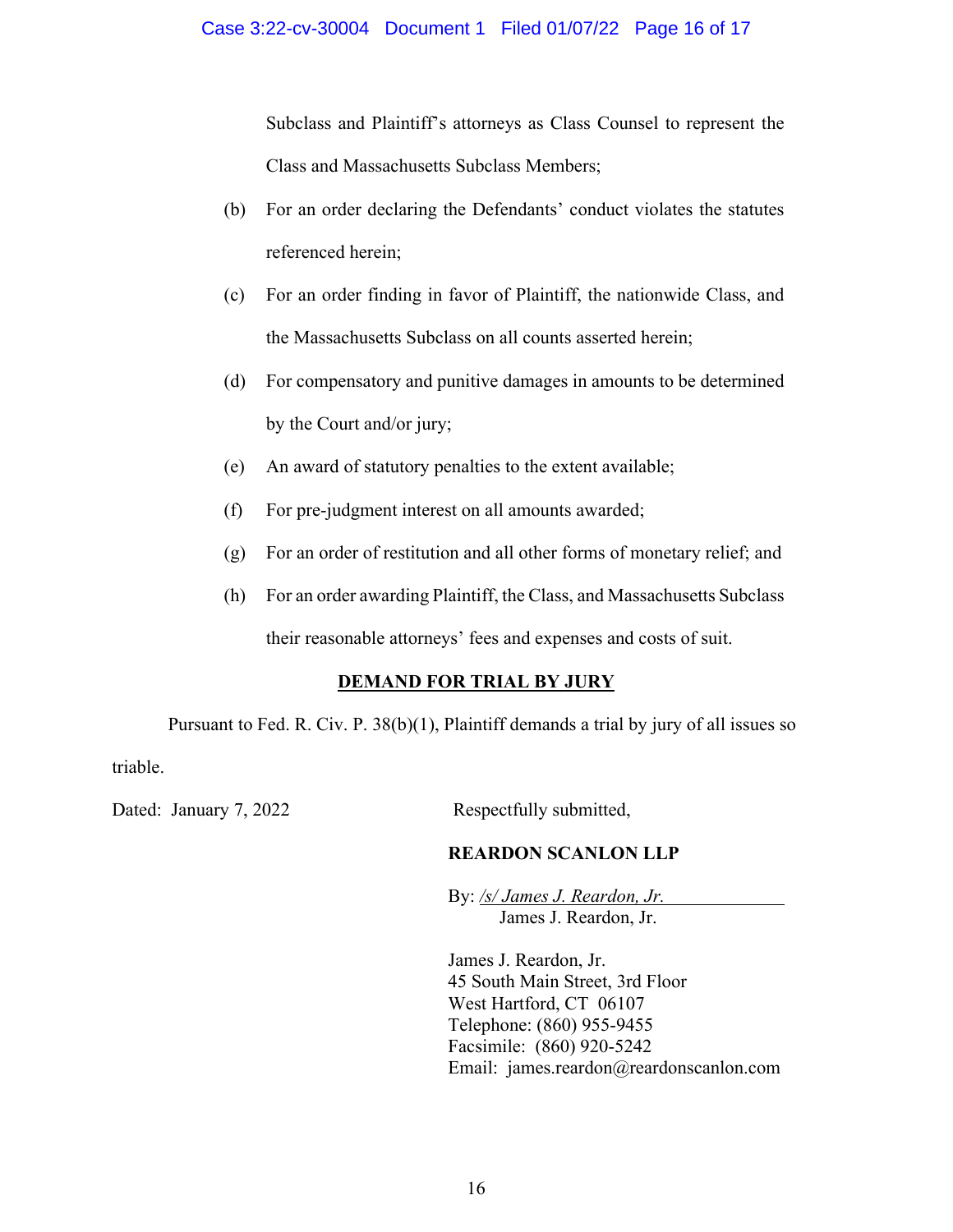## **BURSOR & FISHER, P.A.**

Julian C. Diamond (*Pro Hac Vice forthcoming*) 888 Seventh Avenue, Third Floor New York, NY 10019 Telephone: (646) 837-7011 Facsimile: (212) 989-9163 Email: jdiamond@bursor.com

# **BURSOR & FISHER, P.A.**

Neal Deckant (*Pro Hac Vice forthcoming*) 1990 North California Blvd., Suite 940 Walnut Creek, CA 94596 Telephone: (925) 300-4455 Facsimile: (925) 407-2700 Email: ndeckant@bursor.com

*Attorneys for Plaintiff*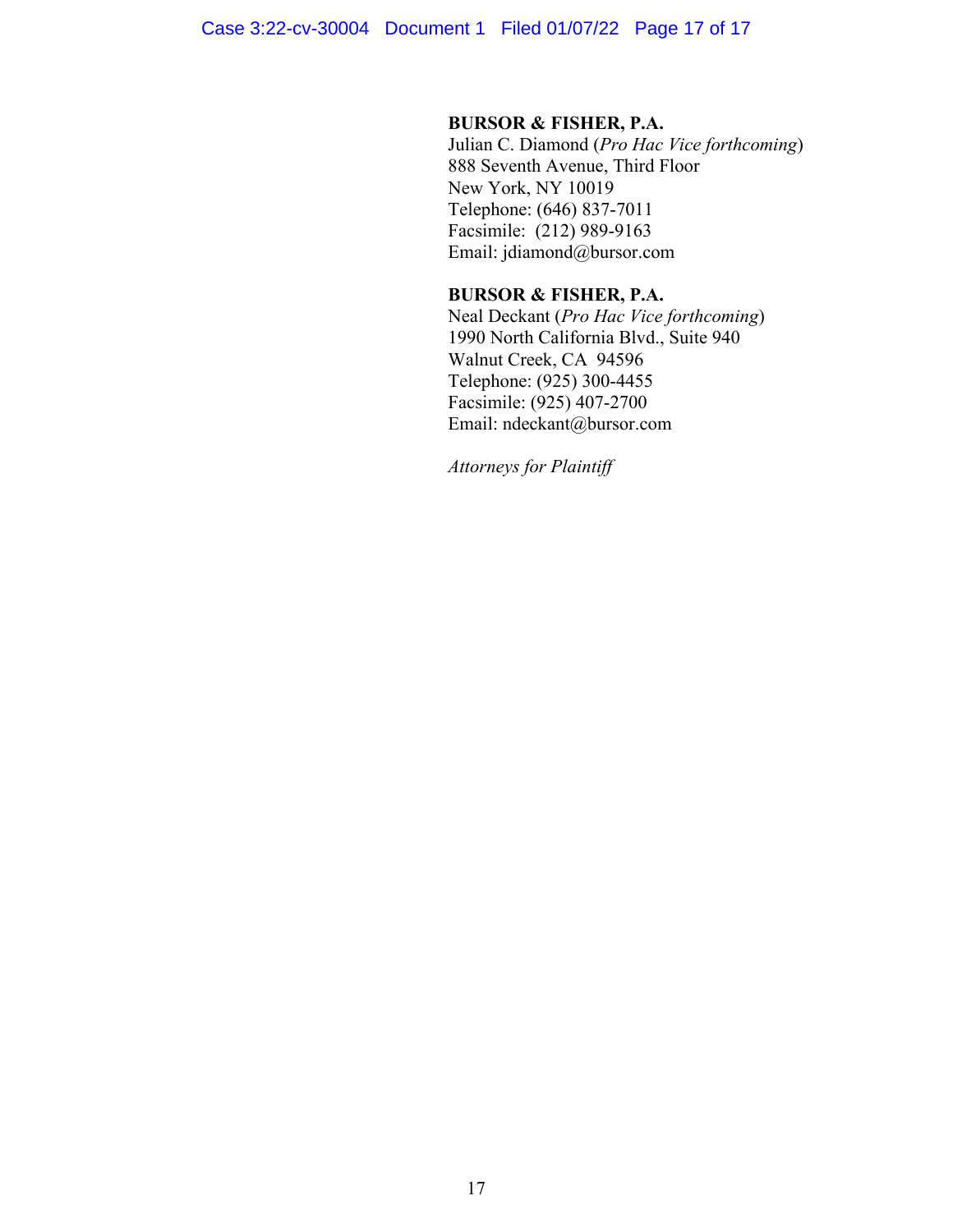**US 44** (Rev. 04/21) **Case 3:22-cv-30004 \APCUTO VER SHEE** 01/07/22 Page 1 of 1 The JS 44 civil cover sheet and the information contained herein neither replace nor supplement the filing and service of pleadings or other papers as required by law, except as provided by local rules of court. This form, approved by the Judicial Conference of the United States in September 1974, is required for the use of the Clerk of Court for the purpose of initiating the civil docket sheet. *(SEE INSTRUCTIONS ON NEXT PAGE OF THIS FORM.)* I. **(a) PLAINTIFFS DEFENDANTS** Stephanie Schaer Newell Brands Inc. and Sunbeam Products, Inc. (b) County of Residence of First Listed Plaintiff **Hampden** County of Residence of First Listed Defendant *(EXCEPT IN U.S. PLAINTIFF CASES) (IN U.S. PLAINTIFF CASES ONLY)* NOTE: IN LAND CONDEMNATION CASES, USE THE LOCATION OF THE TRACT OF LAND INVOLVED. **(c)** Attorneys *(Firm Name, Address, and Telephone Number)* Attorneys *(If Known)* Reardon Scanlon LLP 45 S. Main St., 3rd Flr. E. West Hartford, CT 06107 860955-9455 **III. CITIZENSHIP OF PRINCIPAL PARTIES** *(Place an "X" in One Box for Plaintiff (For Diversity Cases Only) and One Box for Defendant*) *and One Box for Defendant*) *(For Diversity Cases Only) and One Box for Defendant)*  1 U.S. Government **3** Federal Question **1 PTF DEF PTF DEF PTF DEF PTF DEF** Plaintiff *(U.S. Government Not a Party)* Citizen of This State  $\boxed{\mathbf{X}}$  1  $\boxed{\phantom{a}}$  1 Incorporated *or* Principal Place  $\boxed{\phantom{a}}$  4  $\boxed{\phantom{a}}$  4  $\mathbf{x}$  1 of Business In This State 2 U.S. Government 4 Diversity Citizen of Another State 2 2 Incorporated *and* Principal Place 5 5  $|\mathbf{x}|$  4 Diversity  $\overline{\mathbf{x}}$  5 *(Indicate Citizenship of Parties in Item III)* Citizen or Subject of a  $\Box$  3 Foreign Nation  $\Box$  6 6 6 Foreign Country **IV. NATURE OF SUIT** (Place an "X" in One Box Only) Click here for: Nature of Suit Code Descriptions **CONTRACT REPORTS TORTS REPORTS FORFEITURE/PENALTY BANKRUPTCY CONTRACT OTHER STATUTES** 110 Insurance **PERSONAL INJURY PERSONAL INJURY** 625 Drug Related Seizure 422 Appeal 28 USC 158 375 False Claims Act 120 Marine 1310 Airplane 310 Airplane 365 Personal Injury - of Property 21 USC 881 423 Withdrawal 376 Qui Tam (31 USC 376 Qui Tam (31 USC 376 Qui Tam (31 USC 376 Qui Tam (31 USC 315 Airplane Product Liability 1305 Product 130 Miller Act 1315 Airplane Product 1367 Health Care/ 13690 Other 28 USC 157 3729(a))<br>140 Negotiable Instrument Liability 1400 State Rea 140 Negotiable Instrument Liability 1367 Health Care/ **1200 State Reapportionment** 1400 State Reapportionment **INTELLECTUAL** 150 Recovery of Overpayment 320 Assault, Libel & Pharmaceutical **PROPERTY RIGHTS** 410 Antitrust 81 Antitrust 81 Antitrust Personal Injury PROPERTY RIGHTS 430 Banks and Banking & Enforcement of Judgment Slander Slander Personal Injury | 820 Copyrights | 430 Banks and Banking 151 Medicare Act 330 Federal Employers' Product Liability Product Liability 830 Patent 450 Commerce 151 Medicare Act 152 S30 Federal Employers' Product Liability<br>152 Recovery of Defaulted Liability Liability 368 Asbestos Personal 835 Patent - Abbreviated 460 Deportation<br>368 Asbestos Personal 152 Recovery of Defaulted 460 Student Loans 1340 Marine 1934 Marine 1934 Marine 1934 Marine 1934 Mustave 1947 Mexical Product 1947 New Drug Application 470 Racketeer Influenced and States 1940 Marine Product 1.1 Liability 1940 Marine 1940 Marine 1940 M (Excludes Veterans) 345 Marine Product Liability Liability 2018 1991 840 Trademark Corrupt Organizations 153 Recovery of Overpayment Liability **PERSONAL PROPERTY** LABOR<br>
of Veteran's Benefits 350 Motor Vehicle **X** 370 Other Fraud 1710 Fair Labor Standards Act of 2016 (15 USC 1681 or 1692) of Veteran's Benefits 350 Motor Vehicle 370 Other Fraud 710 Fair Labor Standards Act of 2016<br>160 Stockholders' Suits 355 Motor Vehicle 371 Truth in Lending Act X 370 Other Fraud 485 Telephone Consumer 190 Other Contract Product Liability 380 Other Personal 720 Labor/Management **SOCIAL SECURITY** Protection Act 195 Contract Product Liability 360 Other Personal Property Damage Relations Relations 861 HIA (1395ff) 490 Cable/Sat TV 196 Franchise Injury Injury 1858 Property Damage 740 Railway Labor Act 862 Black Lung (923) 850 Securities/Commodities/<br>362 Personal Injury Product Liability 751 Family and Medical 863 DIWC/DIWW (405(g) Exchange Personal Injury - Product Liability 751 Family and Medical 863 DIWC/DIWW (405(g)) Exchange<br>Medical Malpractice Leave Act 264 SSID Title XVI 890 Other State Leave Act  $\Box$  864 SSID Title XVI 890 Other Statutory Actions **REAL PROPERTY CIVIL RIGHTS PRISONER PETITIONS** 790 Other Labor Litigation 865 RSI (405(g)) 891 Agricultural Acts<br>210 Land Condemnation 440 Other Civil Rights Habeas Corpus: 791 Employee Retirement 893 Environmental M **2211 Land Corpus:** 791 Employee Retirement 893 Environmental Matters 893 Environmental Matters 220 Foreclosure 441 Voting 441 Voting 463 Alien Detainee Income Security Act **FEDERAL TAX SUITS** 895 Freedom of Information 230 Rent Lease & Ejectment 442 Employment 510 Motions to Vacate 870 Taxes (U.S. Plaintiff Act Act 370 Taxes (U.S. Plaintiff Act Act or Defendant) 870 Taxes (U.S. Plaintiff Act Act or Defendant) 896 Arbitration 240 Torts to Land 443 Housing/ Sentence or Defendant) 896 Arbitration 245 Tort Product Liability Accommodations 530 General 871 IRS—Third Party 899 Administrative Procedure 290 All Other Real Property 445 Amer. w/Disabilities - 535 Death Penalty **IMMIGRATION** 26 USC 7609 Act/Review or Appeal of 26 USC 7609 Employment **Other:**  $\overline{O}$  Other:  $\overline{O}$  Other:  $\overline{O}$  462 Naturalization Application Agency Decision Agency Decision Agency Decision Agency Decision Agency Decision Agency Decision 350 Constitutionality of 446 Amer. w/Disabilities Other 550 Civil Rights Actions Actions State Statutes<br>
1448 Education 555 Prison Condition 555 Prison Condition 560 Civil Detainee - Conditions of Confinement **V. ORIGIN** *(Place an "X" in One Box Only)* 2 Removed from 4 Reinstated or □ 5 Transferred from  $\Box$  6 Multidistrict 8 Multidistrict **Original** 3 Remanded from ✖ State Court Appellate Court Another District Litigation - Litigation - Proceeding Reopened **Transfer** Direct File *(specify)*

| <b>VI. CAUSE OF ACTION</b>             | $ 28 \text{ U.S.C. }$ § 1332(d)(2)                                                                                                                                            |                                 |                                                                                                         |  |  |
|----------------------------------------|-------------------------------------------------------------------------------------------------------------------------------------------------------------------------------|---------------------------------|---------------------------------------------------------------------------------------------------------|--|--|
|                                        | Brief description of cause:<br>Plaintiff files this class action on behalf of purchasers of defendants' products which violate the Magnuson-Moss Warranty Act and common law. |                                 |                                                                                                         |  |  |
| VII. REQUESTED IN<br><b>COMPLAINT:</b> | CHECK IF THIS IS A CLASS ACTION<br>lxl<br>UNDER RULE 23, F.R.Cv.P.                                                                                                            | <b>DEMAND \$</b><br>\$5,000,001 | CHECK YES only if demanded in complaint:<br>$\mathbf{x}$ Yes<br>$\overline{N_0}$<br><b>JURY DEMAND:</b> |  |  |
| VIII. RELATED CASE(S)<br><b>IF ANY</b> | (See instructions):<br><b>JUDGE</b>                                                                                                                                           |                                 | DOCKET NUMBER Civ. No. 22-30004                                                                         |  |  |
| <b>DATE</b>                            | SIGNATURE OF ATTORNEY OF RECORD                                                                                                                                               |                                 |                                                                                                         |  |  |
| Jan 7, 2022                            | fames & Vilorian                                                                                                                                                              |                                 |                                                                                                         |  |  |
| <b>FOR OFFICE USE ONLY</b>             |                                                                                                                                                                               |                                 |                                                                                                         |  |  |
| <b>RECEIPT#</b><br><b>AMOUNT</b>       | <b>APPLYING IFP</b>                                                                                                                                                           | <b>JUDGE</b>                    | MAG. JUDGE                                                                                              |  |  |
|                                        |                                                                                                                                                                               |                                 |                                                                                                         |  |  |

Cite the U.S. Civil Statute under which you are filing *(Do not cite jurisdictional statutes unless diversity)*: